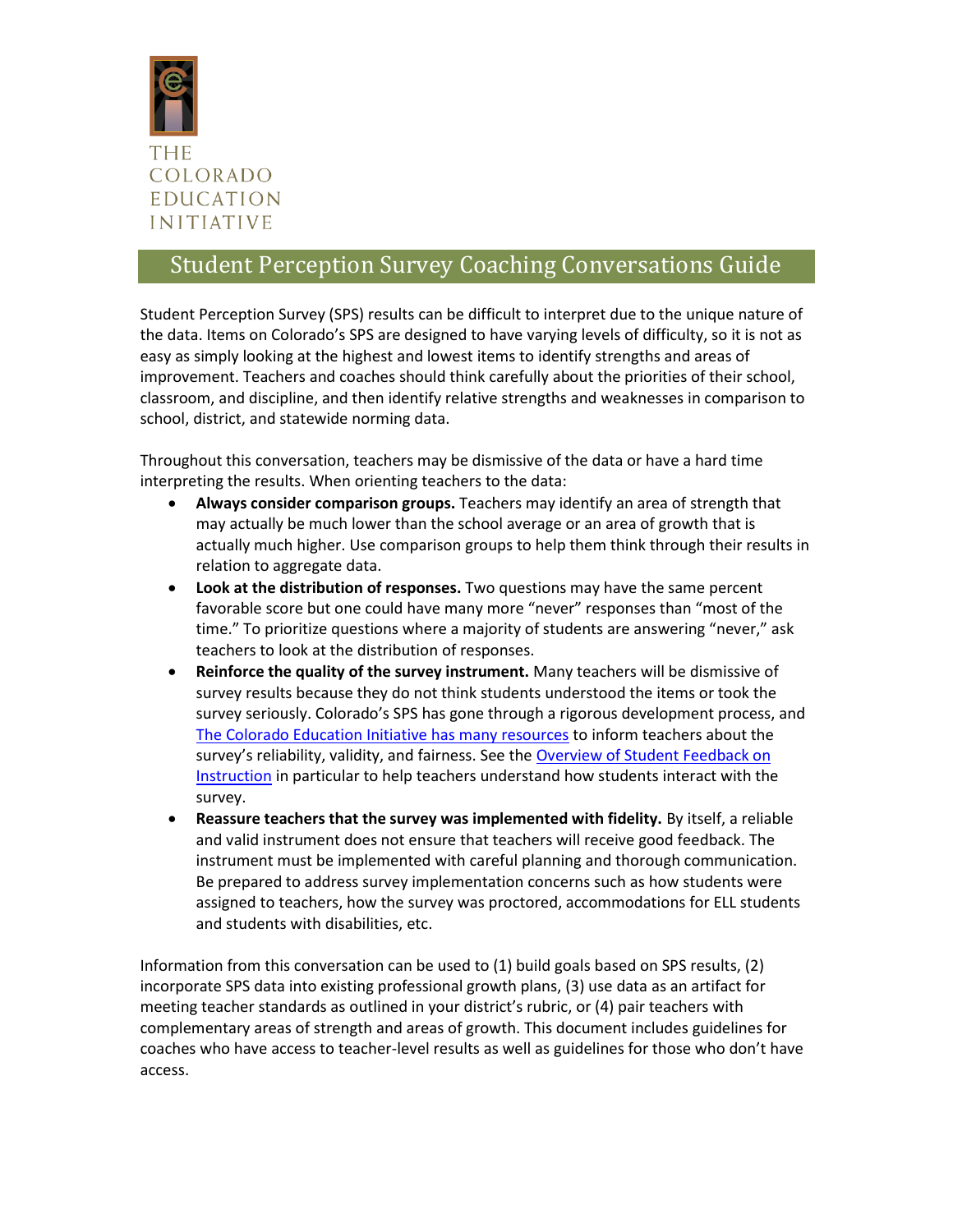

# GUIDING QUESTIONS FOR COACHES WHO HAVE ACCESS TO TEACHER-LEVEL RESULTS

Before engaging in a conversation with a teacher, review the teacher's results on your own using the following questions and sentence stems so that you can compare your findings to the teacher's findings. You may also wish to consider additional sources of data, such as observation ratings or notes, student achievement data, or a professional growth plan. When facilitating this conversation with a teacher, let the teacher discuss his or her feelings and reflections about the survey.

# **Facilitate an initial reflective conversation:**

- How are you feeling about the results?
	- o How did you feel when you first looked at them?
	- o Have your feelings changed since then?
- What do you want to share about the results?
	- o What surprises you?
	- o What are you most proud of?
	- o One area of strength I see is:
	- o What are you concerned about?
	- o One area of growth I see is:
	- o What are you still wondering about?
	- o What are you confused about?

# **Dig in to the data:**

- How do your results compare to your perceptions of your classroom from your self-assessment (see CEI's website for self-assessment tools grades [3-5](http://www.coloradoedinitiative.org/wp-content/uploads/2014/09/SPS_results_self-assessment-3-5_CEI.pdf) and [6-12\)](http://www.coloradoedinitiative.org/wp-content/uploads/2014/09/SPS_results_self-assessment-6-12_CEI.pdf)?
	- o One area I saw that aligned with your self-assessment was:
	- o One area that was different from your self-assessment was:
- What can you learn from the results? Consider the factors that would lead students to answer in the way they did:
	- o Which items have scores that are higher than the school/district average?
	- o Which items have scores that are lower than the school/district average?
	- o Which items have the most "always" responses?
	- o Which items have the most "never" responses?
	- o If data are available about different content, periods, or grades that you teach, how does this information help you understand your practice?
	- o If data are available about student subgroups (e.g., gender, ELL, FRL), how does this information help you understand your practice?
- How does this data align with other data you have about your practice?
	- o How do your SPS results align with or reinforce your professional growth goals?
		- When I compared these results to the goals from your professional growth plan, I noticed: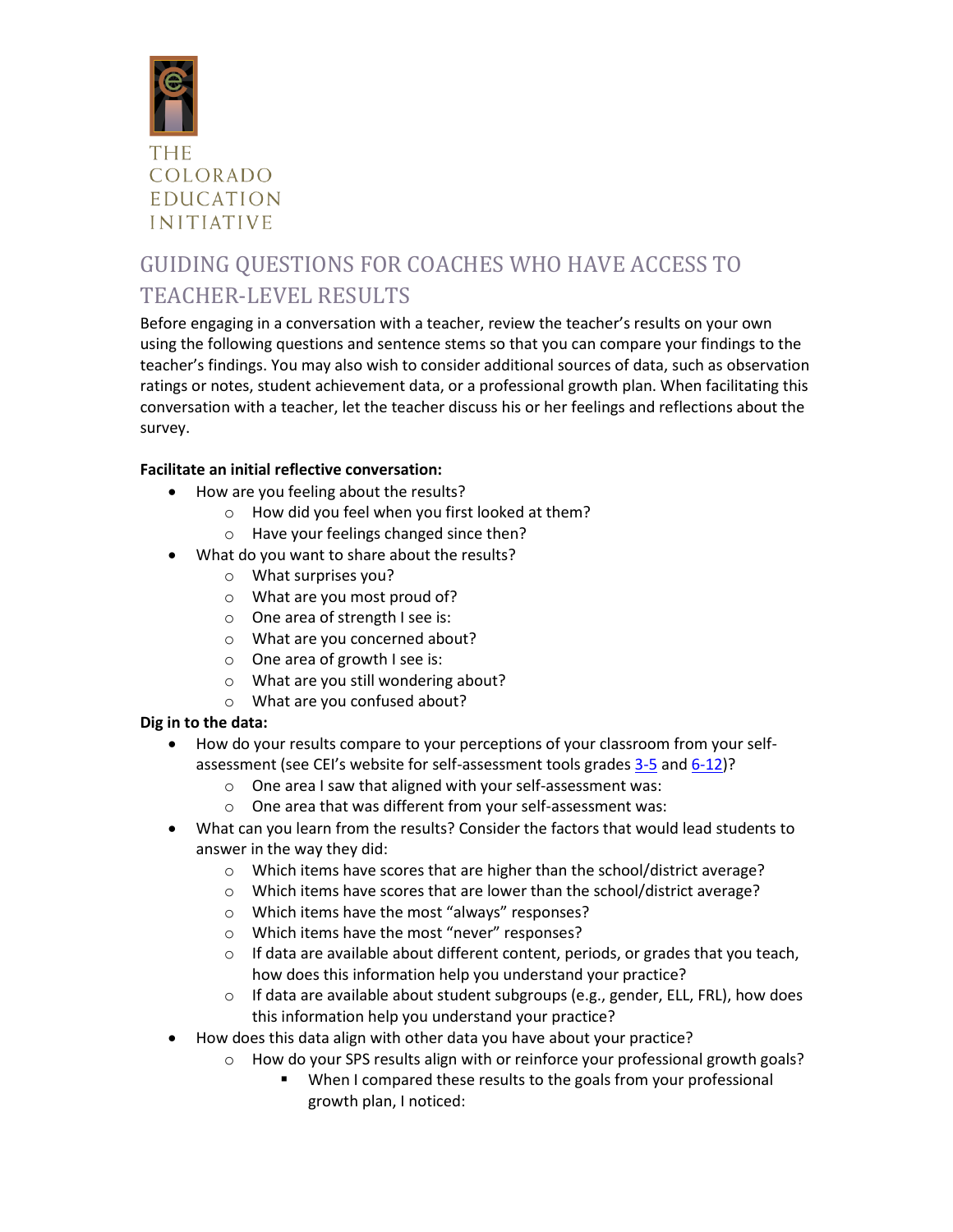

- o How do your SPS results align with the rubric we use in this district?
	- How does this help you demonstrate proficiency on various standards and elements?
	- Your results reinforce what I have seen in classroom observations because:
- o How do these results help you understand your students' learning outcomes?
	- When I compared these results to your students' growth data, I noticed:
- What do you think are the next steps for our school/district as a whole based on your results and school/district results?
	- o Some of the next steps I see for our school are:

#### **Draw conclusions and create next steps:**

- Here are the areas of strength we have identified:
	- $\circ$  Let's review the teacher rubric together and see if there are areas where we can provide evidence to a professional practice.
	- o Would you be willing to mentor another teacher who needs help on [insert an area of strength]?
- Here are the areas of growth we have identified:
	- o What are some action steps you can take to address this area?
		- Here are some action steps I would suggest:
	- o [Another teacher] is really strong in this area; let's set up a time for you to observe her.
	- o Let's get together in [period of time] and review the effectiveness of these action steps.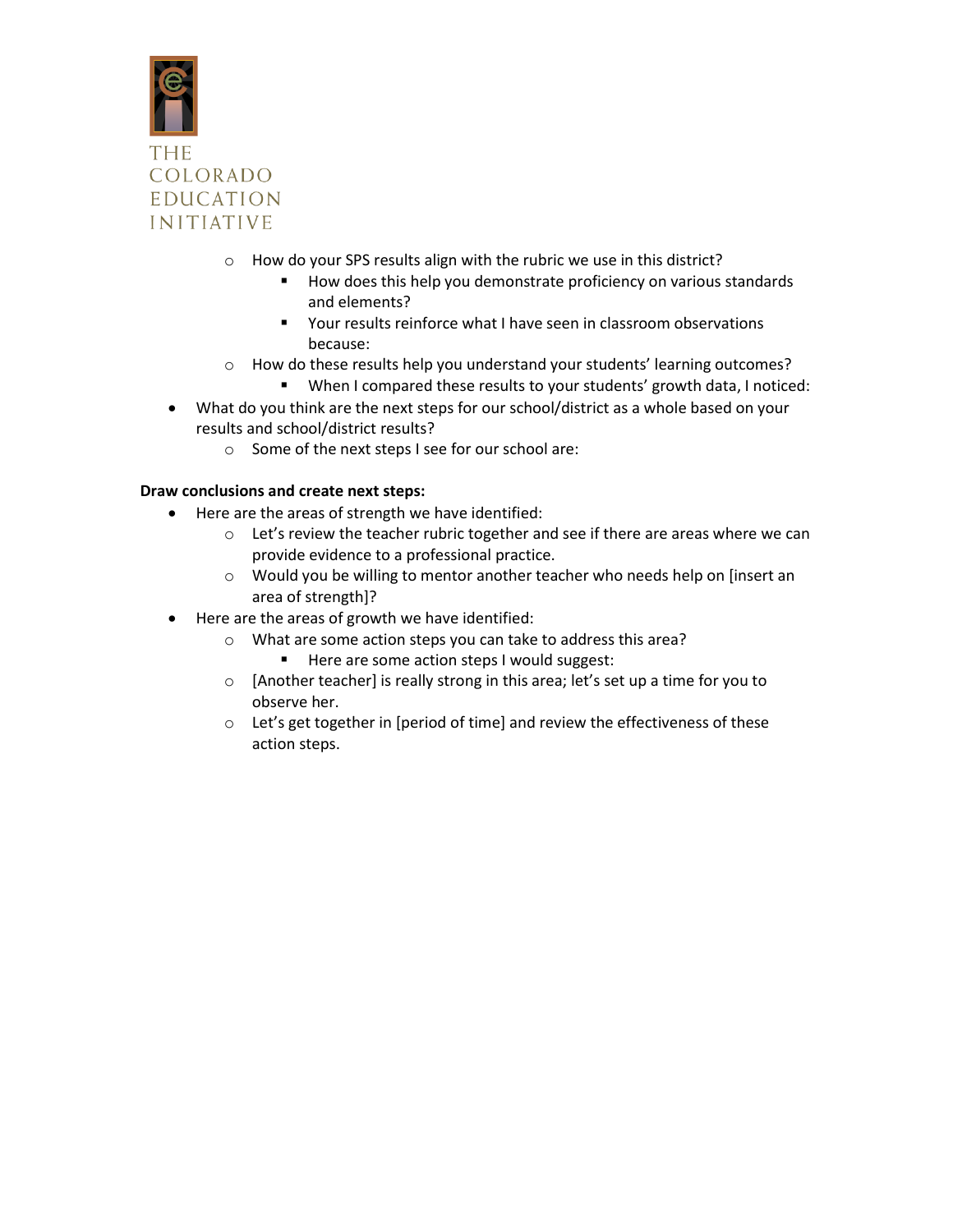

# GUIDING QUESTIONS FOR COACHES WHO DO NOT HAVE ACCESS TO TEACHER-LEVEL RESULTS

Before engaging in this conversation with a teacher, ask the teacher to choose two or three areas to discuss. Some suggestions might include:

- One area of strength and one area of growth.
- One question where the teacher's score was higher than the school average and one where it was lower.
- One item that was consistent with the teacher's self-assessment (see CEI's website for self-assessment tools grades  $3-5$  and  $6-12$ ) and one item that surprised the teacher.
- One item that has a lot of "always" responses and one item that has a lot of "never" responses.
- Data about specific content, periods, or grades, if available.
- Data about student subgroups (e.g., gender, ELL, FRL), if available.

Even though you do not have access to teachers' SPS results, you can come prepared to talk about school-level results in relation to the data teachers share. You may also wish to consider additional sources of data to compare such as observation ratings or notes, student achievement data, or a professional growth plan. When facilitating this conversation with a teacher, let the teacher discuss his or her feelings and reflections about the survey.

# **Facilitate an initial reflective conversation:**

- How are you feeling about the results?
	- o How did you feel when you first looked at them?
	- o Have your feelings changed since then?
- What do you want to share about the results?
	- o What surprises you?
	- o What are you most proud of?
	- o What are you concerned about?
	- o What are you still wondering about?
	- o What are you confused about?

# **Dig in to the data:**

- These questions can be used for the specific data you asked the teacher to bring:
	- o What can you learn from the results? Consider the factors that would lead students to answer in the way they did:
		- Which items have scores that are higher than the school/district average?
		- Which items have scores that are lower than the school/district average?
		- **Which item(s) have the most "always" responses?**